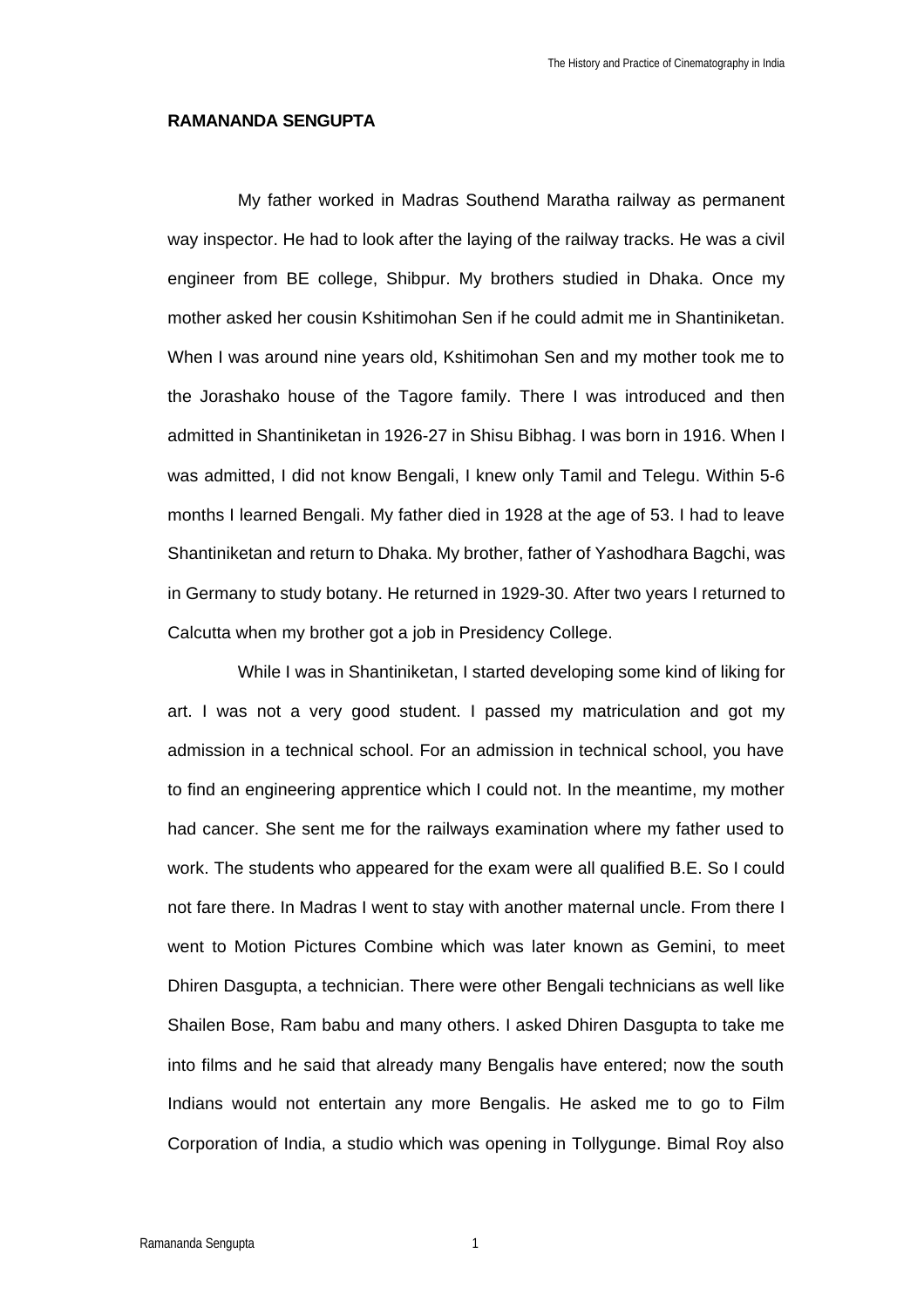asked me to try there. I went there many days but as I did not know anybody, I could not do anything. Then one day one of my brother's friends came to our house and said that he was returning from the house of the Film Corporation's managing director. He went to his house because the MD was not well. Then I told him that I wanted to enter the film studio and be a cameraman. He gave me a letter after which my work was done. The studio took another three four months to finalise and start.

Balladay Thompson and Mathews was the architect who helped the studio to buy equipment. This was set up in 1938. In January 26, 1938 my mother expired. I joined as an apprentice whose work was to carry some camera boxes, trolley and power velocilator, which worked as a small crane for the camera. Power velocilator was available only in Calcutta then and my work was to clean and maintain them. There was an Anglo-Indian assistant who complained against me to the British cameraman, Peter D' Bradley, who never allowed me to touch the camera. I used to learn loading from an old person who came from East India Studio. Perry Davis, who was the production manager in his unit, was asked to direct the film. The cameraman knew his job but the director knew nothing. This I understood much later because then I was just a fresher. I used to look only after the trolley movement as I was asked not to touch the camera.

Ajit Sengupta, a cameraman in Film Corporation was the younger brother of Ashok Sen and also my cousin. He learnt camera work in Munich, Germany. He was then the operating cameraman, I looked after the trolley and Bradley was the lighting cameraman. I learned the trolley movement so well that many units later called me to operate any difficult trolley. There was no zoom at that time. The working atmosphere was very good. Our name was not focussed nor were we paid any money. I worked without money for almost two and half years. My first film was *Asha*, a Hindi film, then *Dil Hi To Hai* where I worked as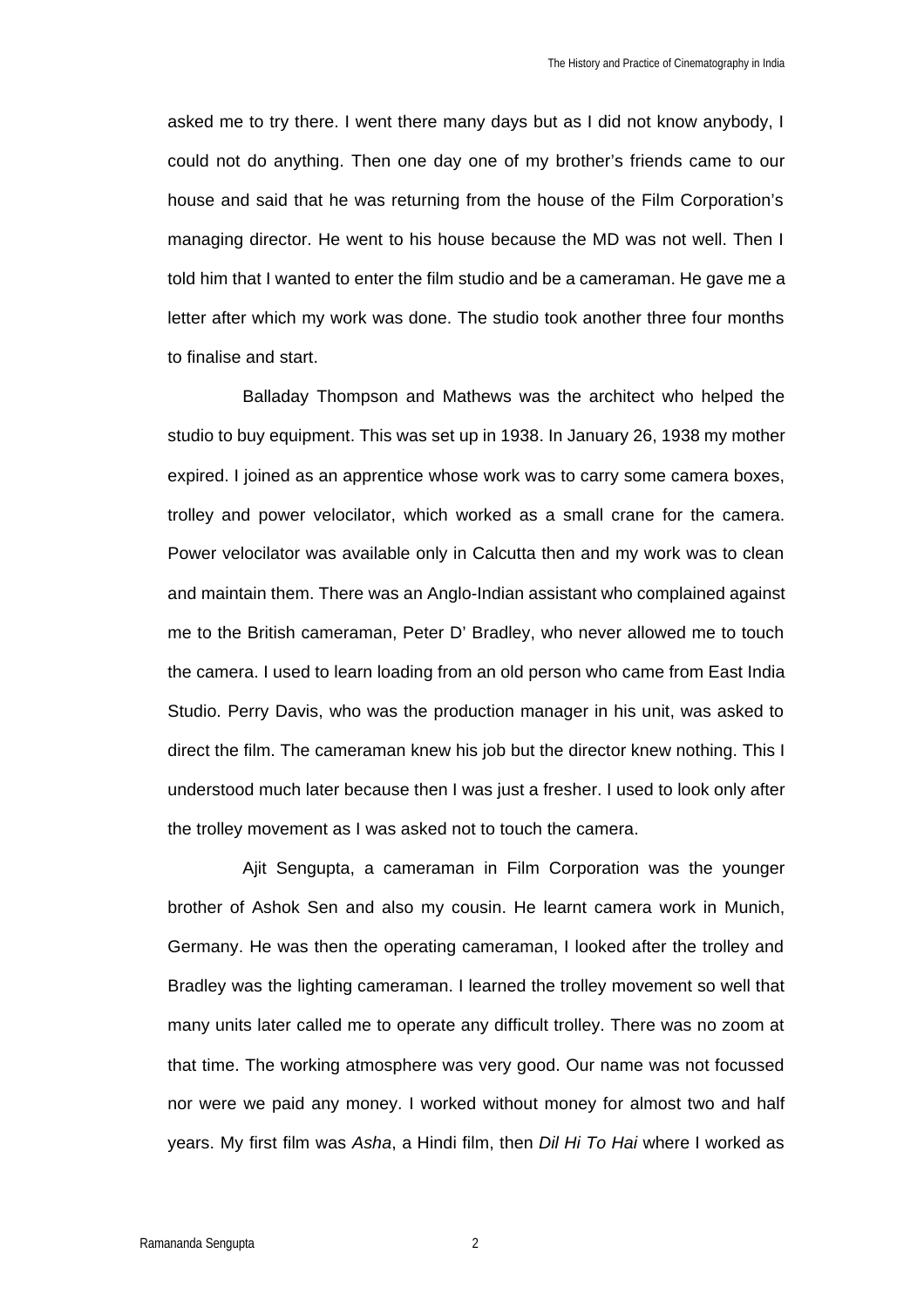an assistant. I also did some camera work in my second film. I went with Kedar Sharma and took some outdoor shots in Lahore. That was in 1939-40. I also did a two-reeler film called *Hari Kirtan*. This was just after the death of my mother. Slowly the studio packed up. Ajit Sengupta made a separate unit and before G K Mehta there was another cameraman called Malhotra who came just after Bradley. Bradley died during the war while he was shooting from the air. Even Perry Davis left and his work was completed by his the then assistant director Ranjit Sen. I became the second assistant of G K Mehta. He used to love me very much.

In 1940, when war broke out, the studio was closed and all its equipment was taken by Bharat Laxmi studio as a repay of debt. The film *Kurukshetra* was being shot for a long time where I was the assistant of G K Mehta. In 1938-39, I became an assistant cameraman from a trolley operator. I watched the tests being done but I did not learn any laboratory work. During the war Sharmaji took the unit to Pune but I did not accompany him. That was a mistake on my part. There was a gap in my career. Then Satyen and I started supplying small engineering goods. In 1941, Rameshwar Sharma, manager of some Maharaja, started the film Kurukshetra which took a very long time. Then we completed the film *Bhakt Kabir* which was started when the studio existed. I was then the first assistant of G K Mehta. I used to handle the lighting part. At that time we used the Mol Richardson's light. Two-three shadows used to fall and hence we had to place the lights from the top. We also used the wash light in a way that there were no shadows on the walls.

During the film *River*, there were some technicolour tests conducted. The test was done on my skin and then it was also done on the skin of a foreigner and then photographed. This was done because Remal did not like any makeup. But women should do some makeup because their colour changes due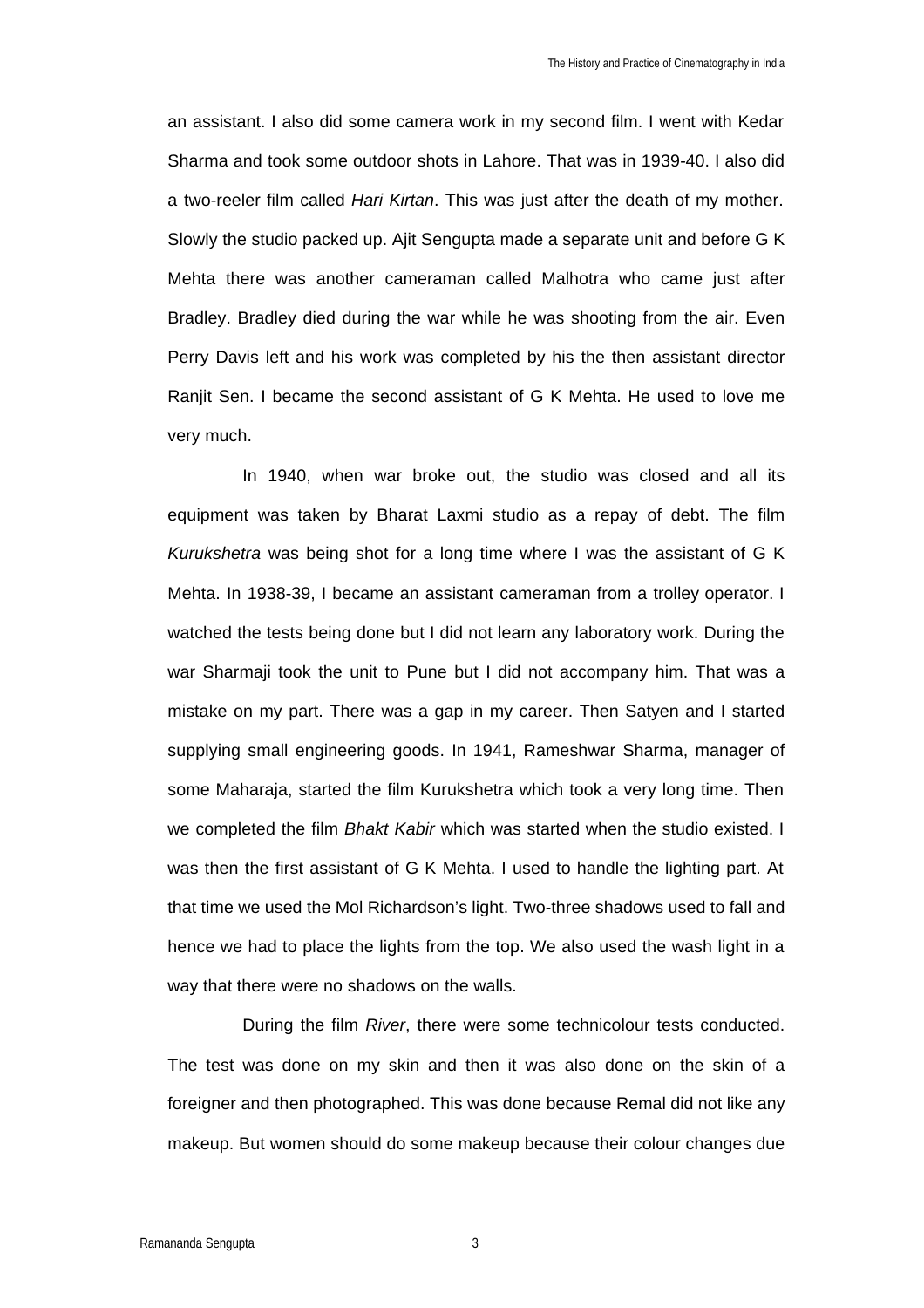to sunrays. But no Indian females were used any makeup only white skins were given a base on the face. Claude took me to Paris and his assistant kept me in a hotel and I used to roam with them. I also went to watch the shooting of a film shot by the cameraman of *La Bella Elabeth*. The assistant cameraman of this film developed every shot in his own dark room and kept one copy with him and the other copy was sent along with the film. When I asked him, he said that laboratories are very unreliable. When I said that I had watched the film *La Bella Elabeth*, the first thing he asked me was if the print was a good one. I said the print was not good. That's the reason he said that they never believed in laboratories. So a representative from the cameraman's side always checked with the laboratory about their baths. Even in India laboratories are unreliable. There is always a difference between the laboratory work of Satyajit Ray's film and that of a small director's film who cannot dictate. Even the artists do not care about a small director because he cannot dictate. Nobody could dare tell Satyajit Ray that he has some work. These are the disadvantages the cameramen have to face while working with a big and small director. If the actors and actresses become famous, they start dictating.

I experimented with some cheap aluminium glasses and fit holders into them with 50 or 100-watt bulbs for lighting. In black and white films, black distracts you because you would like to see the black part to find out what is there inside it. But if you make the black part slightly grey, then it would not distract you and one can carry on his acting. For this I used to apply these lights inside haystacks, below furniture, etc. I started these techniques much after I worked for *River* when I was quite matured with my work. At that stage one can understand where to use light and where to avoid.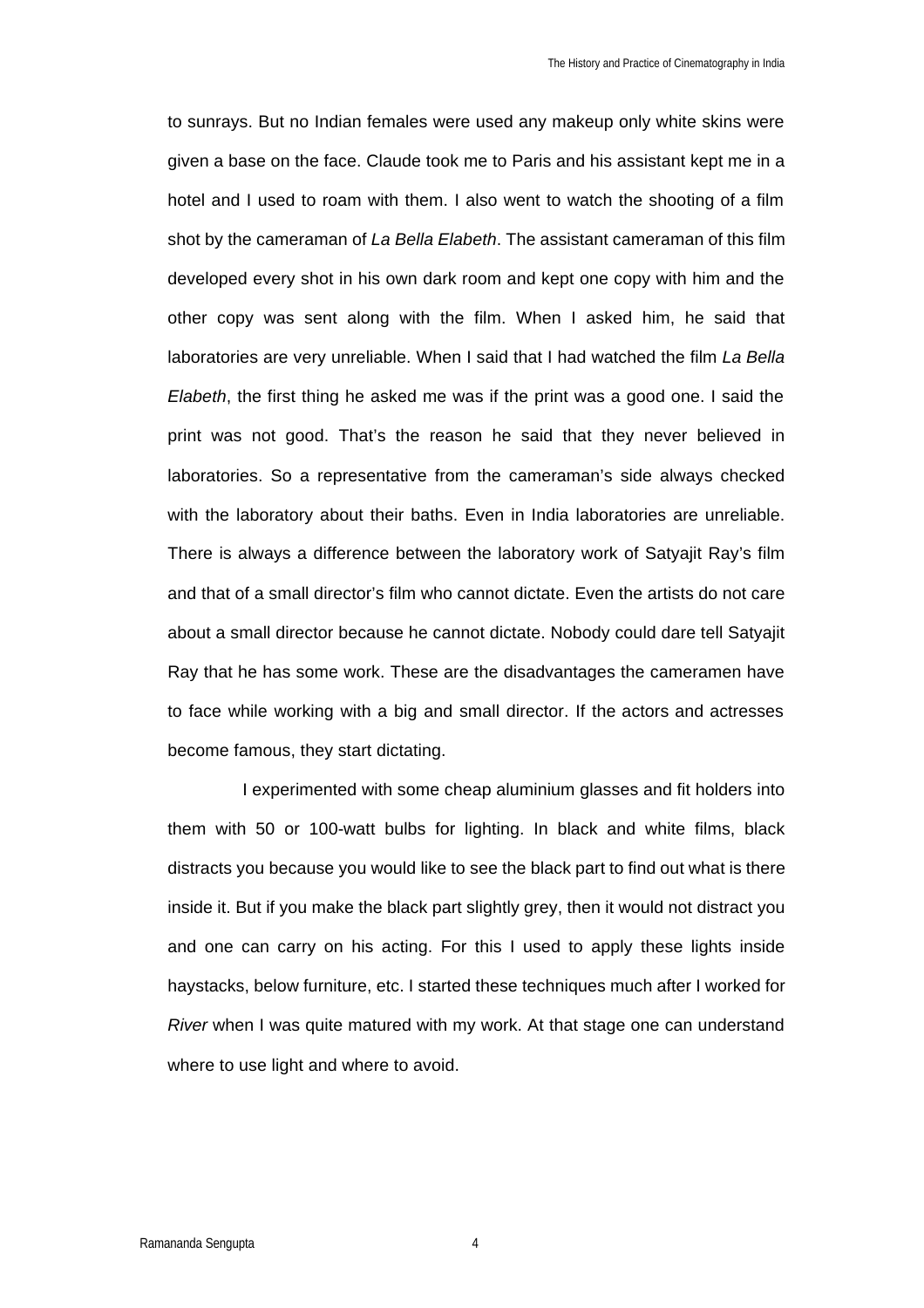In the film *Nishithe*, there was a scene when Uttam Kumar's ailing wife is waiting for him and he moves in the dark as he talks to her. The expression which he gave near his wife, if it went in the dark, I do not think that public would lose the sense of it because every person has his own thinking. After doing few works like this, Uttam Kumar got angry with me. He did not work with me anymore. Once I also scolded him for some reason. It happened so that a shooting had to be done in another studio for some date problems with Uttam. I had to do a moonlit night with new studio people for which I faced problems and that took some time. Uttam sent his people several times inquiring about the set and finally he came personally and asked Agragami about it. As he heard about the moonlit night he commented very sarcastically. As I was working over the set for a long time, it hurt me and I quickly said that, "So, Uttam you have already learnt everything about the camera also. Now you need only the actors and the actresses." Perhaps he was not so sarcastical about it as I thought, and my words hurt him too. But later on he took my son in a film called *Ban Palasher Padabali* for the role of Bikash Ray's younger age.

These cases also happen elsewhere too. Once Claude wrote me a letter saying that Audrey Hepburn took him out of an American film. A cameraman has always to think that the focus should never move out of the protagonist. Even in colour films, there should not be any bright colours used for the sets that draw too much attention. This will disturb the spectators. In India number of people working in a set are few. I have seen in England that lights are hung with numbers hanging to them which makes it easier for a cameraman to decide and say which number of light he wants. This is not the case in our country. The same person looks after the light and also works in the shop floor. The artists are given more money while there are only five lighting men and two assistants. Work cannot be done with so few people. The number of technicians should be increased. More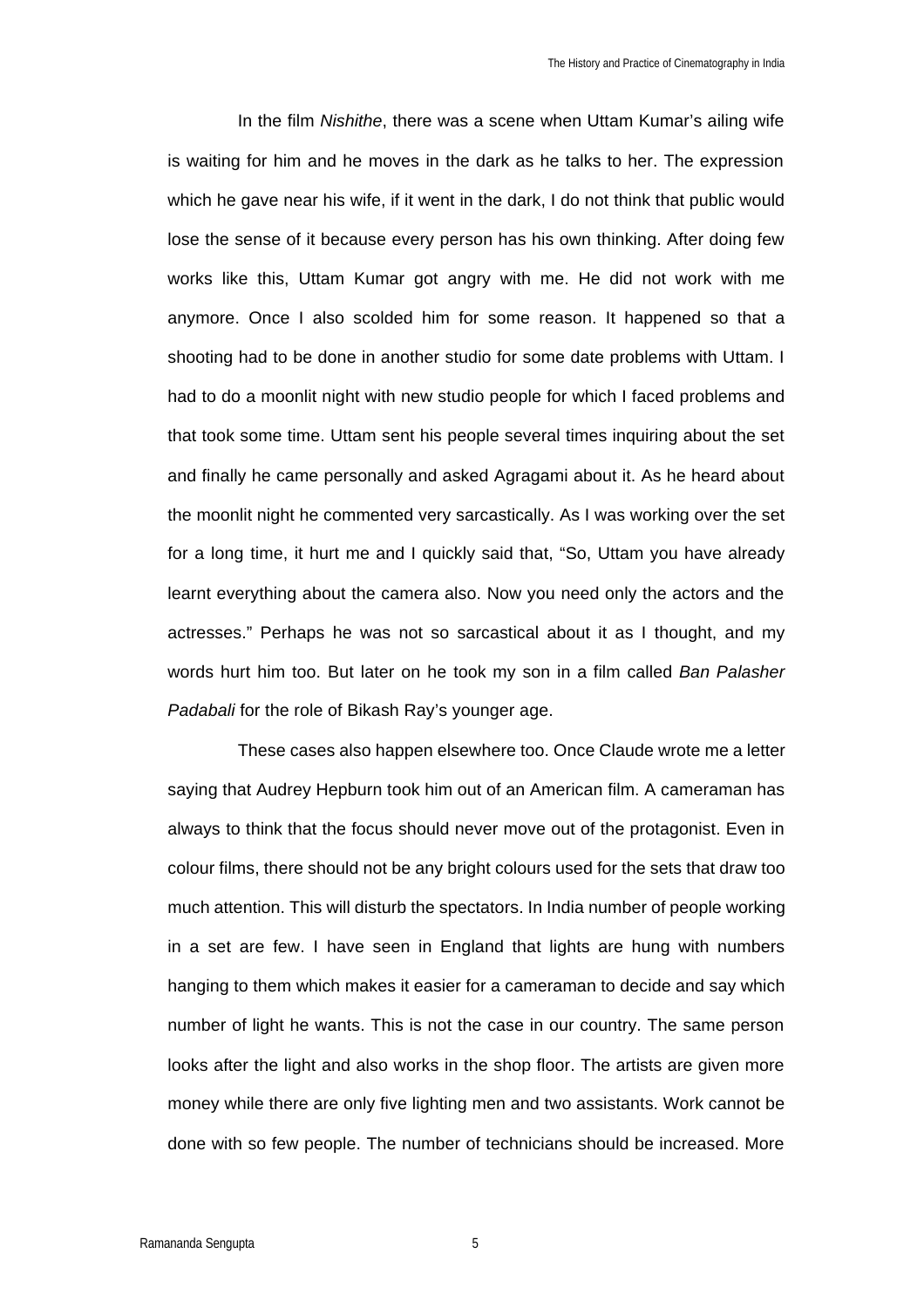money should be spent on the technicians to change the entire look of the film. There should be a union to decide that if there are so many lights then the number of electricians required should be accordingly.

I worked as a first assistant in *Kurukshetra* in 1941. After this I worked with Mehtaji in many films like *Protishodh*. I first started with focussing and then also checked that if any light fell on the lens which was very difficult. Exposure was given by the cameraman. Once I happened to work with Sanyal moshai for some reason I forgot. His first assistant did not tell me about the exposure when I asked him because I would learn otherwise. At that time meter was not available and only eyes gave the final exposure. I used the meter when I worked in 1947 but also used my eyes which was otherwise quite perfect as a system because I learnt from people who worked only with their eyes. For indoor-outdoor matching we used the X1 and 23A filters. Mehtaji used to use these two very much. In these the diaphragm is opened slightly and hence the focus is not very sharp.

Operating cameraman were not there in our country- there has never been any separation between the lighting cameraman and the operating cameraman. But G K Mehta used to give me the opportunity to operate as he became quite senior. He used to give me full charge of the camera and stood beside me giving me some suggestions. Thus my training was very good. Though I was not responsible for the faults, but I learnt everything. I cannot forget him. Later on I used to work and he used to sit beside me. My first independent work was in *Purbaraag* by Ardhendu Mukherjee. He was an actor and also a director. Hemant Mukherjee started as a music director and Asit Sen was my assistant, Jawahar Roy entered as a comic actor, Deepak Mukherjee also had his first film and Nabendu Ghosh also started as the first assistant to Ardhendu Mukherjee.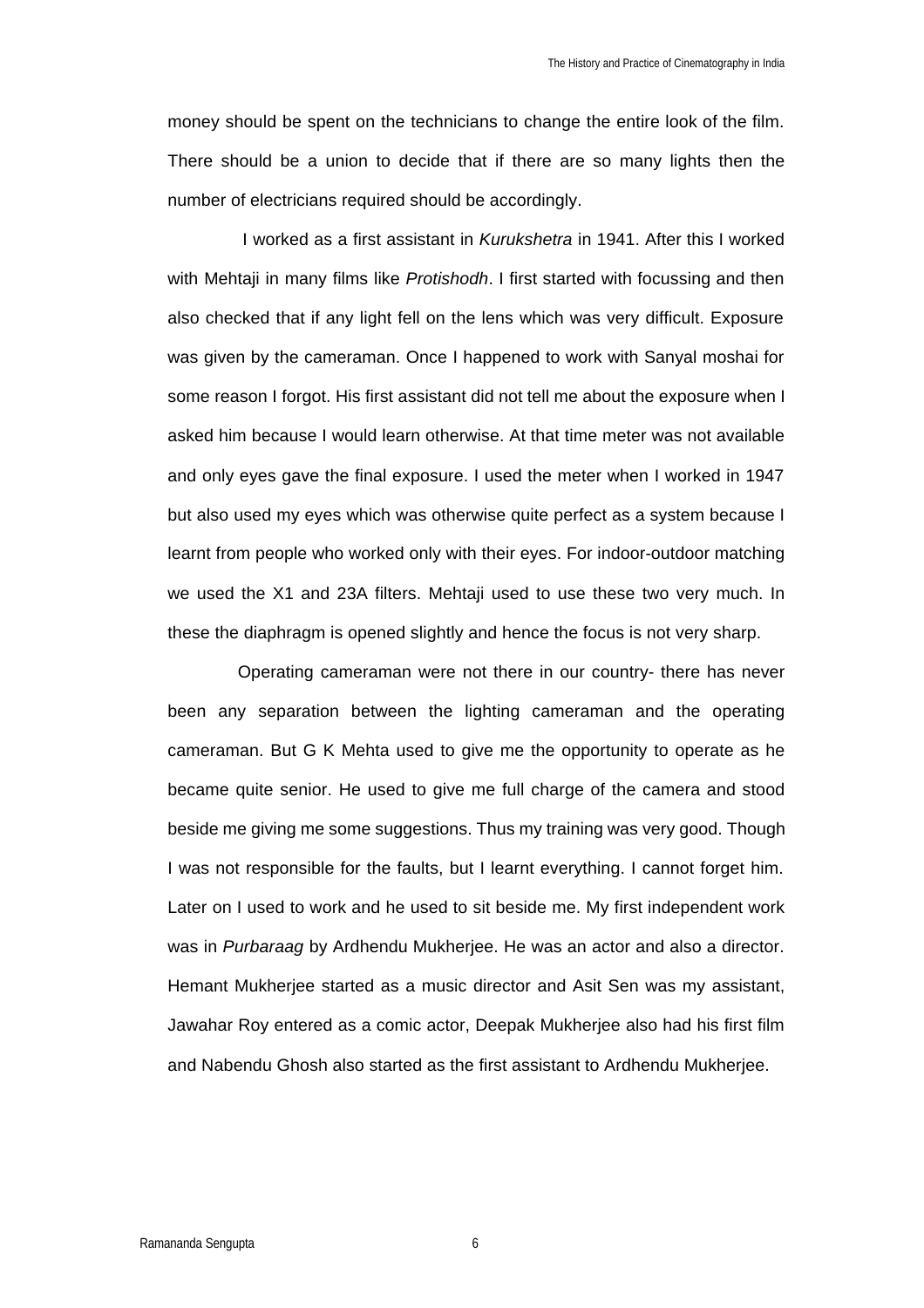When working with Michelle camera, we can only see half of the actor. So there has to be much guess work done for which the composition suffers many times. In the Super Parbo, you have to look through the film. In Bharat Laxmi I did the indoor with Super Parbo and the outdoor was done with the Mitchell camera. The camera is covered with a cloth and after sometime very slowly you can see a dim line. Doing night scene like this is very difficult. Today you do not face these problems with Arriflex and your eyes are saved. In our times, the directors used to rely upon us. But for any difficult scene, the whole script was discussed over and over again. The story was first discussed with the entire unit along with the actors. Then it was again discussed with the director, cameraman and the technicians. Then again the dress code was discussed separately. There were many experiments done like white clothes were soaked in water with tea leaves to give them the crispy effect or they were soaked in water of shells of boiled green coconut. This gave some tint to the white colour which was otherwise called technicolour white. For ourdoor shooting we used a fine white cloth as a shade to prevent the sunlight to fall directly so that there were no shadows on the nose or below the eyes. The framing and the trolley shots were done by the director as well as with the help of the cameraman. When I worked with Ritwik Ghatak in *Nagarik*, I generally tried to maintain his movement though they were different from normal shots. If I faced any problems I tried to sort them out with the director.

We opened the technician studio with Ashutosh Nag and Kalyan Gupta. Ritwik used to come there very often and then he started *Nagarik* with a very small finance. But he could not finish the film. Every scene was first enacted by Ritwik to show the actors. He had a theatrical acting style. I liked his camerawork very much. He always kept the angle from the low or the top. This was very much different from other directors. He always insisted for either low or top angles. We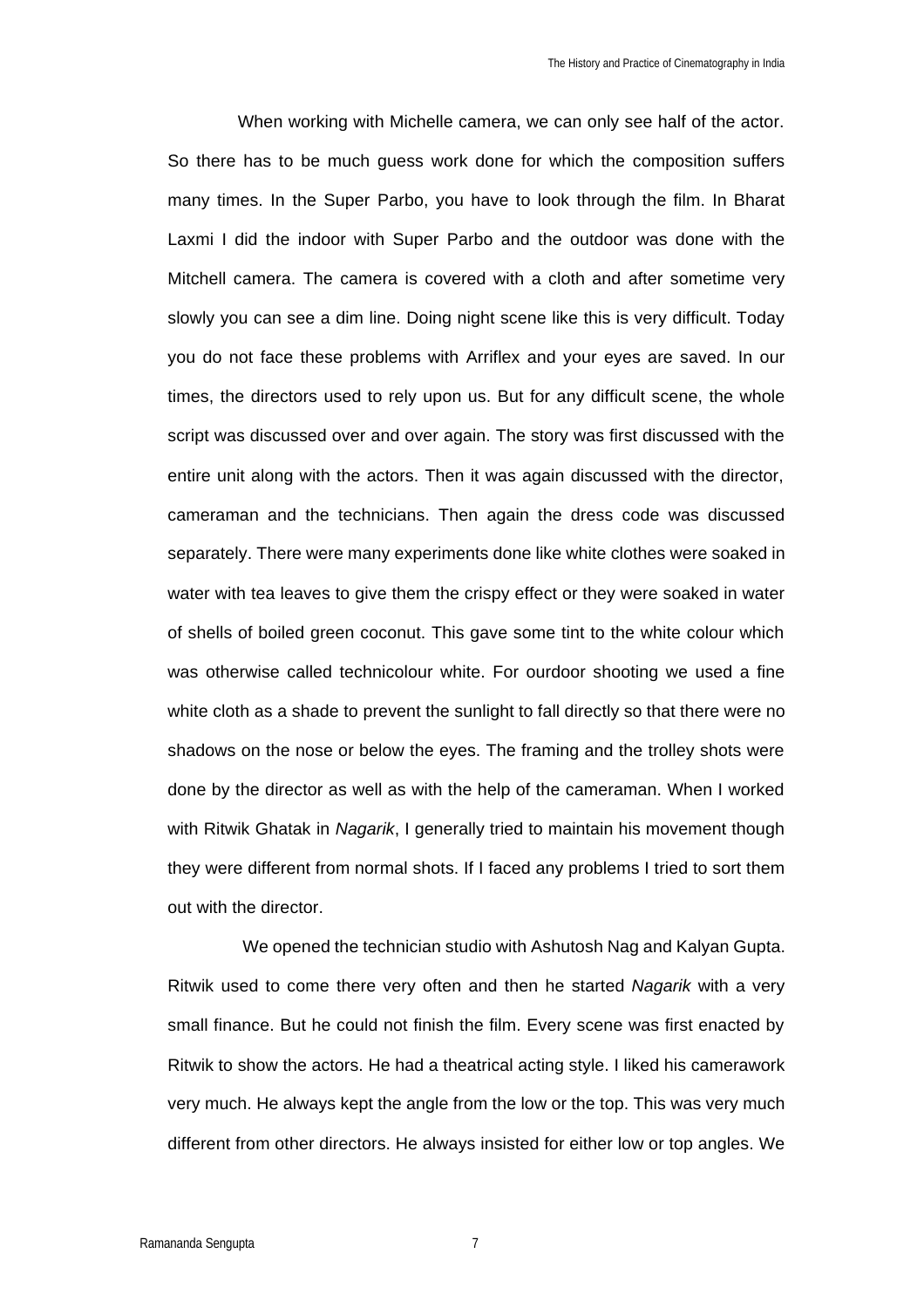never used to discuss every shot earlier because if anybody praised any particular shot, he would definitely change its style the other day. I used to tell him later that "You think that if I understand a shot then your intellectual level goes down." Though he came from the theatrical background, but he watched many Russian films which influenced him very much.

I did my best work in Agragami where Saroj Dey and Nishit Banerjee were there. We always started working together from the script writing itself. Then the script was heard or changed and while shooting Saroj Dey used to continuously tell me about the dramatic side of the story which helped me in fine tuning my lighting. I had taken shots with lanterns, a cloudy monsoon scene just before the rain, etc. The rainy scene was shot in Shantiniketan where Shantideb Ghosh acted as a baul in that film. If the director wants good camerawork, then only good work is possible. That was always given by Saroj babu to me. We did many films together like *Nishithe*, *Headmaster*. Chhabi Biswas was the headmaster. I used to put a brown foundation on his body to make him slightly dark because his skin was very fair. In *Dakharkhara***,** Binoyda told me that my work outnumbered the story. I said that it was my luck because every time a cameraman does not get to have a shot of such a cloudy sky and even the directors do not cooperate so much that he will allow you to sit at three o'clock with the unit and wait for the light to come so that you can shoot. But he told me that my work was better than the film which I should not do. Camerawork should not overshadow the story. When I showed him *Headmaster*, he liked it. If God helps you while shooting outdoor, then any cameraman can deliver a very good work which I could do in *Dakharkhara*. In *Headmaster*, I tried to keep the depression of the storyline by putting a light used for the sky at the top and used only some face light on the artists. The result was very good. If you are not a renowned director, the laboratories do not show much interest in your work. But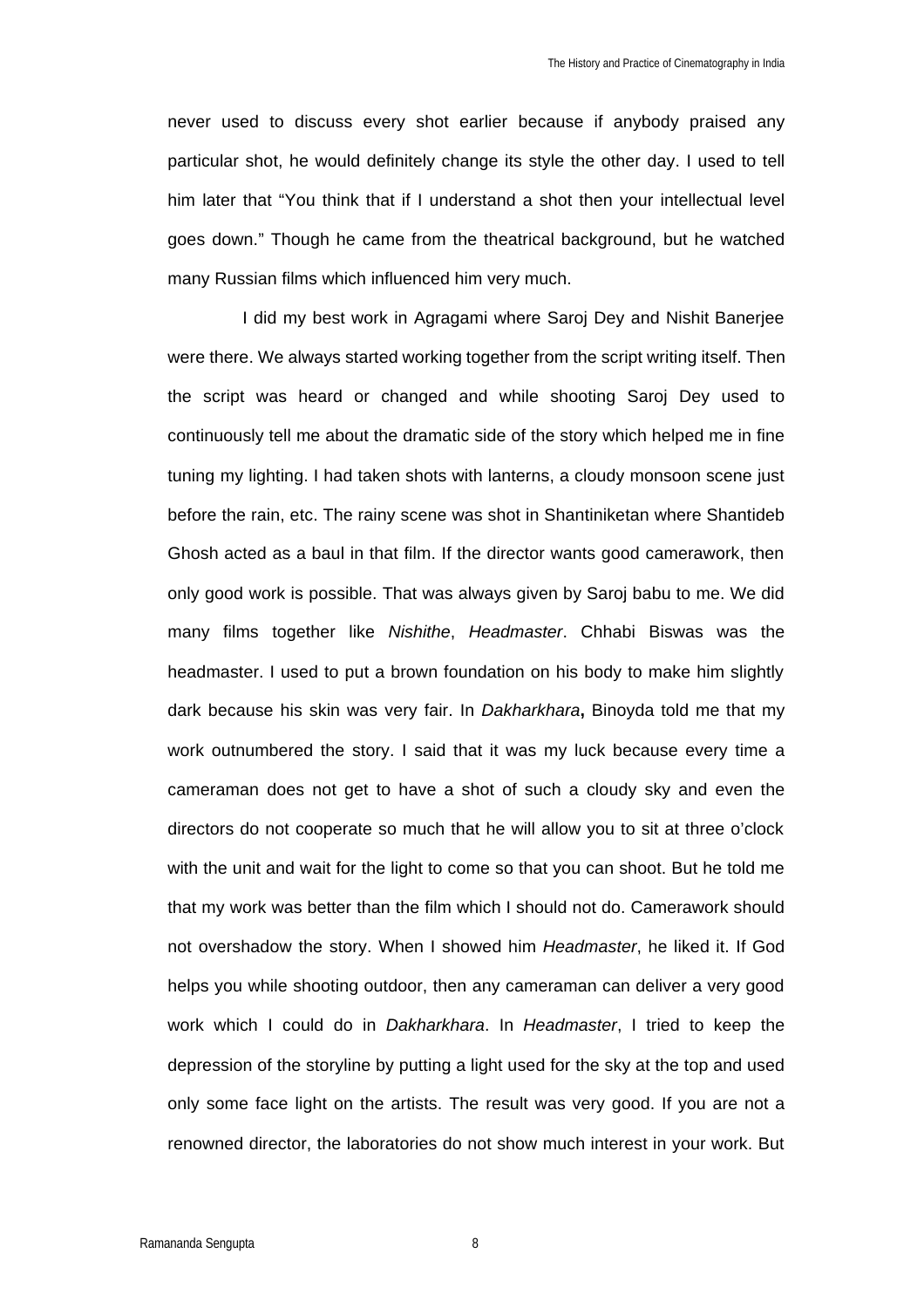Agragami, though started from the scratch and became big, used to come and sit in the laboratory to make sure that their work was done perfectly using fresh bath.

A cameraman should have a sense of trolley movement and suggest a director to take a full screen close up of the artist when he speaks to someone to catch his expression. The cameraman should understand the rhythm of the shot and also think about the editing part. In River, the new artist could not give the expression required for the moment. So the director used the back of the artist and the expression of the experienced artists opposite her were given more exposure. Thus an abstract form was created by taking the glimpse of the reaction of other artists. Finer works can be done more if literacy level increases. In developed countries where literacy level in much higher, finer works can be carried out more. This is not always possible in our country keeping in mind the larger section of illiterate people who do not have the same power of thinking.

If a cricketer forgets about the game and thinks only about the money, he can throw the game. Similarly, if the laboratory people start thinking that photographs are coming anyway though the negatives may not be very crisp so what! That will be managed in the print. This not only harms the cameraman but the attitude harms the country as well. There was an association of cameramen called Eastern India Cameramen Association where we discussed all these issues but they never pressurised any laboratories on such issues. This was because they did not want to annoy the lab in-charges. We had to face many problems in our times. We used to shoot in one way but the negatives of the same lot would differ. This was due to the fact that one was developed in old bath and the other was developed in new bath. This itself shows the lack on the part of the laboratory. They used to say that they would manage in the print but that can never be done.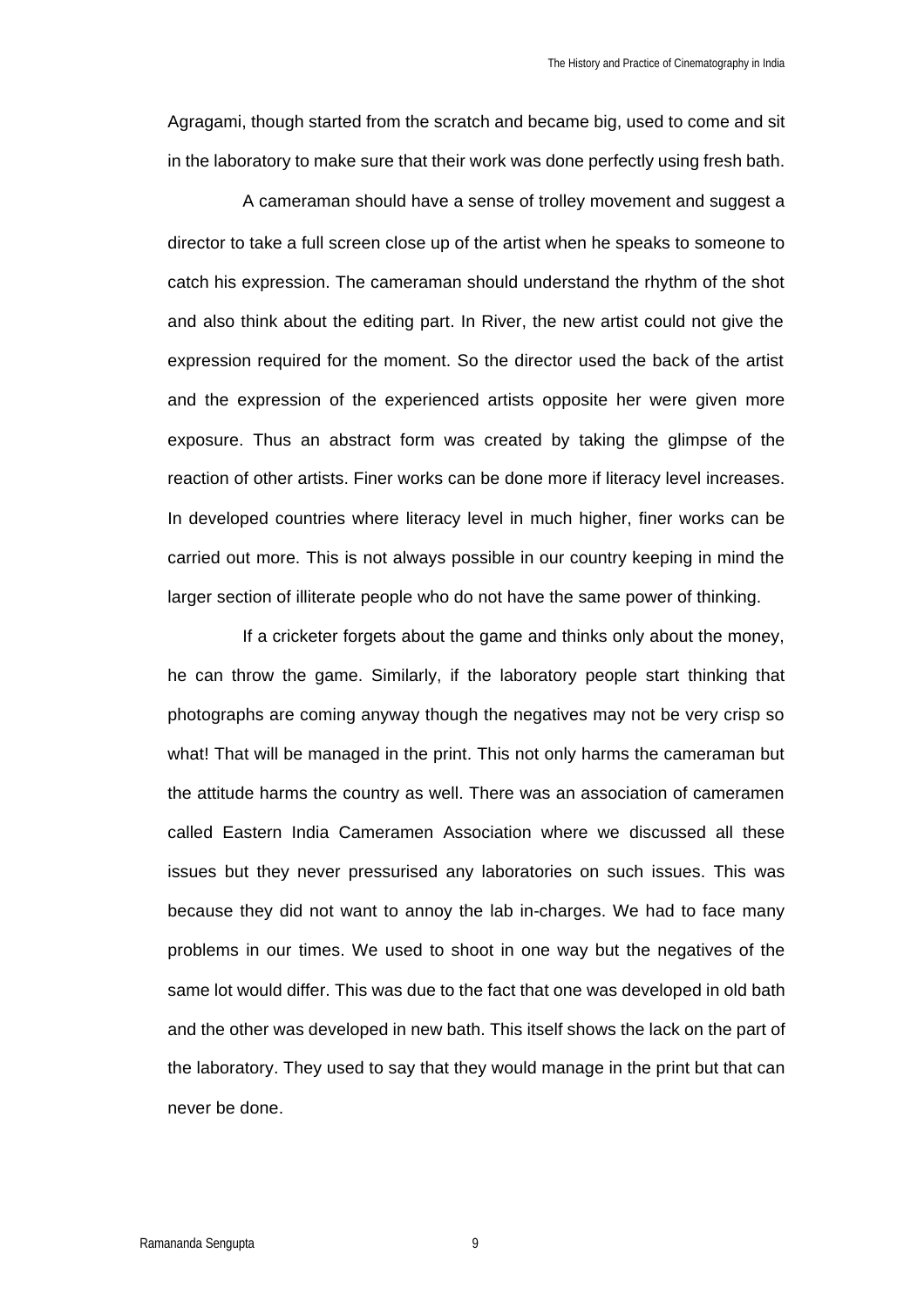I always answered the queries of my assistants. Sometimes I also asked them to handle the lighting. I became the director of the Technician Studio without paying any money. So I did not charge anything for my camera work. Even in *Nagarik* I worked free. The rent of the studio was used to buy the equipment. I used to ask my assistant to do the background lighting or asked to use a diffuser or even sometimes asked to cut my light, etc. Thus they learnt as they worked. My assistants were Dinen Gupta, Kesto Chakraborty, Sadhan Roy, Pinto Dasgupta, Bishwajeet Banerjee, Alok Kundu, Dulip Ranjan Mukherjee, Soumendu Roy, Jagamohan Mehrotra.

After *River*, Ashutosh Nag told that we would open a studio. Kali films was owned by Preranath Ganguly whose son's name was Kali. He closed down his studio and through an attorney Ashutosh Nag, Kalyan Gupta, me and Durga Das Mitra, the sound engineer took over and started the Technician Studio. Then we brought Ajit Sen, the cameraman, Madhu Sil, the sound engineer, Debesh Ghosh, the sound engineer and Mrinal Guhathakurta. A camera of Kali Films was auctioned and we got it for around Rs 2500 which was otherwise Rs 30000-Rs 40000. The lens of that camera was bought for Rs 10000. Thus we started the studio. We bought the lights from Patel India. We paid them Rs 20000 and the rest was settled for instalments. RC sound was got from Fazal Bhai whom we paid some amount as premium. The rent of the studio was spent in repaying our camera and sound loan. Sometimes when the parties did not pay us in time, we could not repay our debts either. There was section 163 in high Court for dissolving the company if the lenders put a case against you. Then we used to go to Ashok Sen, the law minister who used to give us shelter by asking them to avoid such a situation and wait for little longer. Government at that time did not take any interest in film making. It was only when Satyajit Ray won the award that Bidhan Ray gave him money. If at that time Satyajit Ray had said Jawaharlal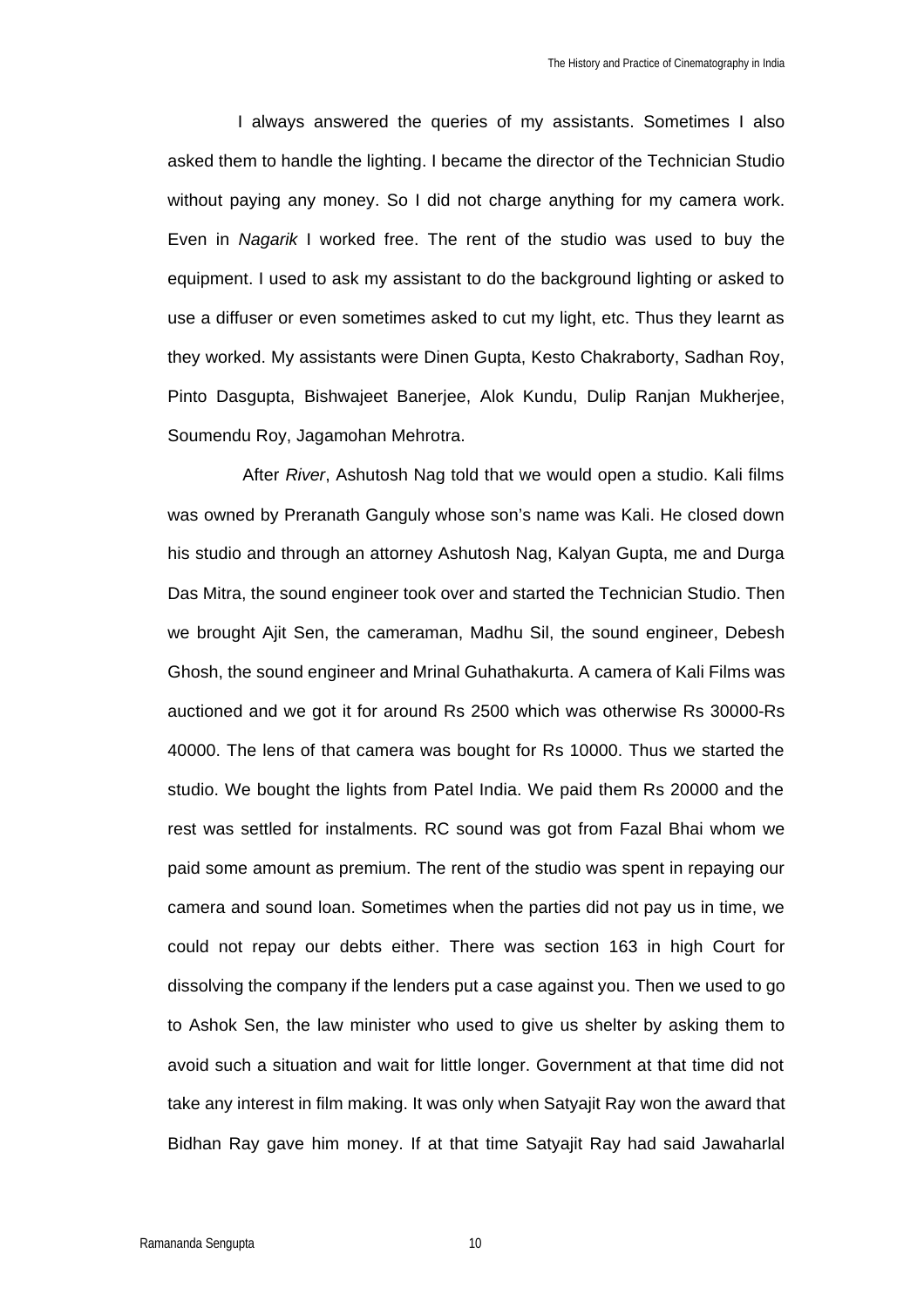Nehru to finance the studios of Bengal, then things would have been different. But he never said that. He himself got all the facilities so he thought why should he bother about the conditions of the studios. The problems of the studios should always be told and portrayed to the government by the big people of the industry who are close to the government. If these people do not take interest then we are helpless.

We had an ancestral home in Dhaka. We sold it and I got my share as Rs 7000. After the amount was over, I had to take up the job as a cameraman because otherwise I could not survive. So I started taking money for my job which all these years I did not. Slowly the studio of Agragami survived but its land lease was over. The owner of the land won the case against the studio and hence we gave the studio to the government. It is now doing well and the people are well paid. The name remained the same. The old equipment is still there and many new ones are still bought by the government. The Mitchell camera is no more working. Now even TV serials are also done in the studio and it is running quite well. When we worked in Technician Studio, we did not have enough money to buy wires. Once we had to place the lights much above the catwalk on the verandah surrounding the studio. The wire required was less. We then placed the switch board on to a tool to bring it closer and decrease the length of the wire. Thus we faced many difficulties like this while working.

Mr Renowa had much contribution in making of films like *Pather Panchali* which had the feeling of one's own soil. Chidananda, Satyajit Ray and Kamal Mazumdar used to go to Renowa and discuss things over. Renowa never appreciated shooting of any bad things which would give bad name to India—like herd of cows in the middle of the road. Once he was shooting on Indian Ghats where Arthur Shield was supposed to pray. Kalyan Gupta got some disabled people to sit in the ghat. Renowa seeing them said "I am making this film for